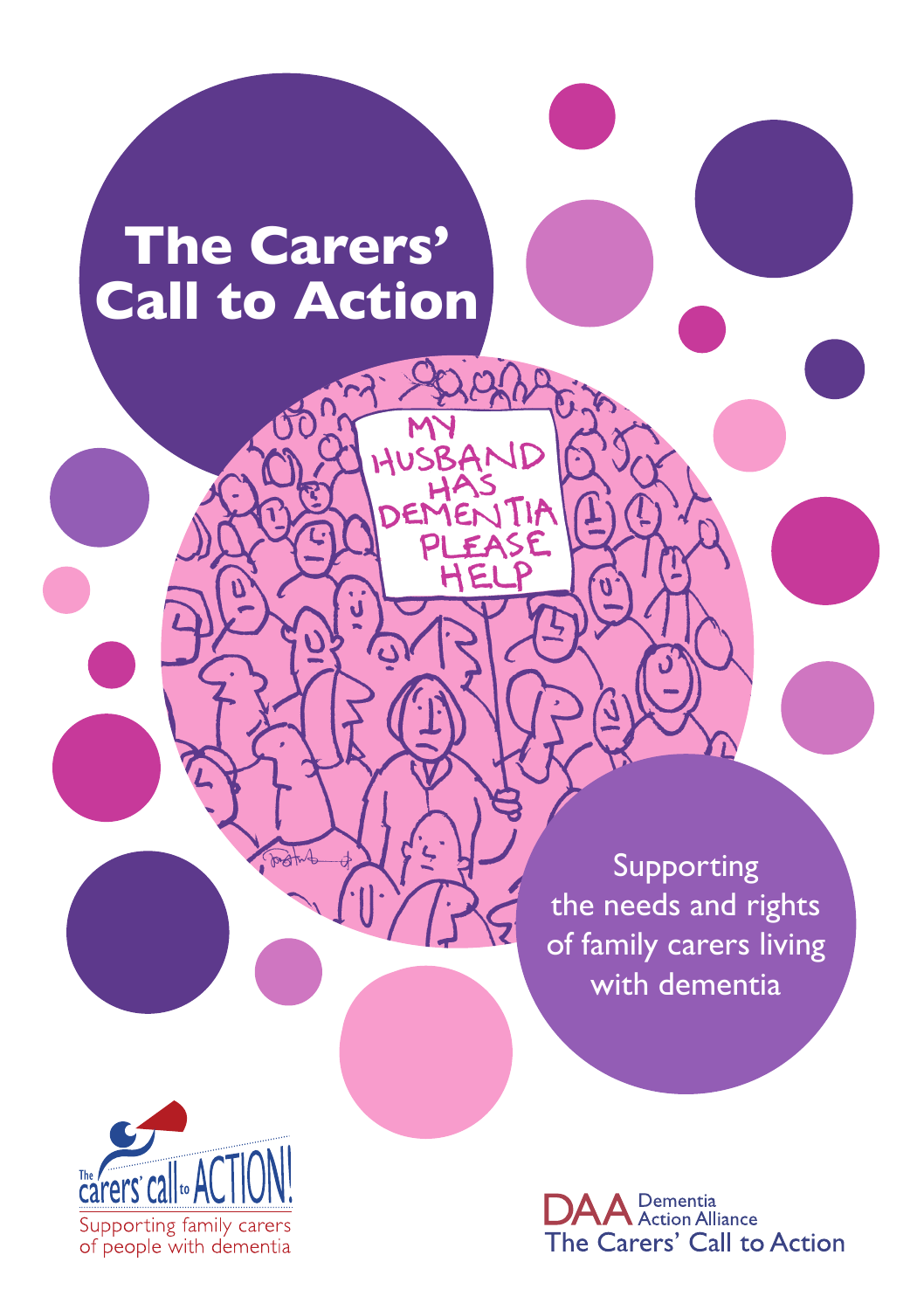## **Are you supporting somebody living with dementia?**

Are you the spouse, partner, son, daughter, another family member or friend of somebody who has been diagnosed with dementia? Then you've probably found yourself in a caring role. You have become a "carer".

#### **Are you having difficulty getting information or accessing expertise and support when you need it?**

If so, you are not unusual.

#### **Did you know that you have a right to information and services?**

#### Probably not!

Well, *The Carers' Call to Action* aims to ensure that everyone who supports someone living with dementia knows their rights and is able to get the necessary level of support for both the person they care for and themselves.

*The Carers' Call to Action* is campaigning to achieve these objectives and bring about change for good. We are part of the Dementia Action Alliance working together with carers, people living with dementia, leading charities, public bodies and private providers across England.

You may not have the time or energy to think about campaigning for change right now – although if you do, there are some ideas on how you can help at the end of this booklet. If not, be assured that there are people who have been in similar situations to you who are doing their best to make things better. And please sign up to *The Carers' Call to Action* to show your support!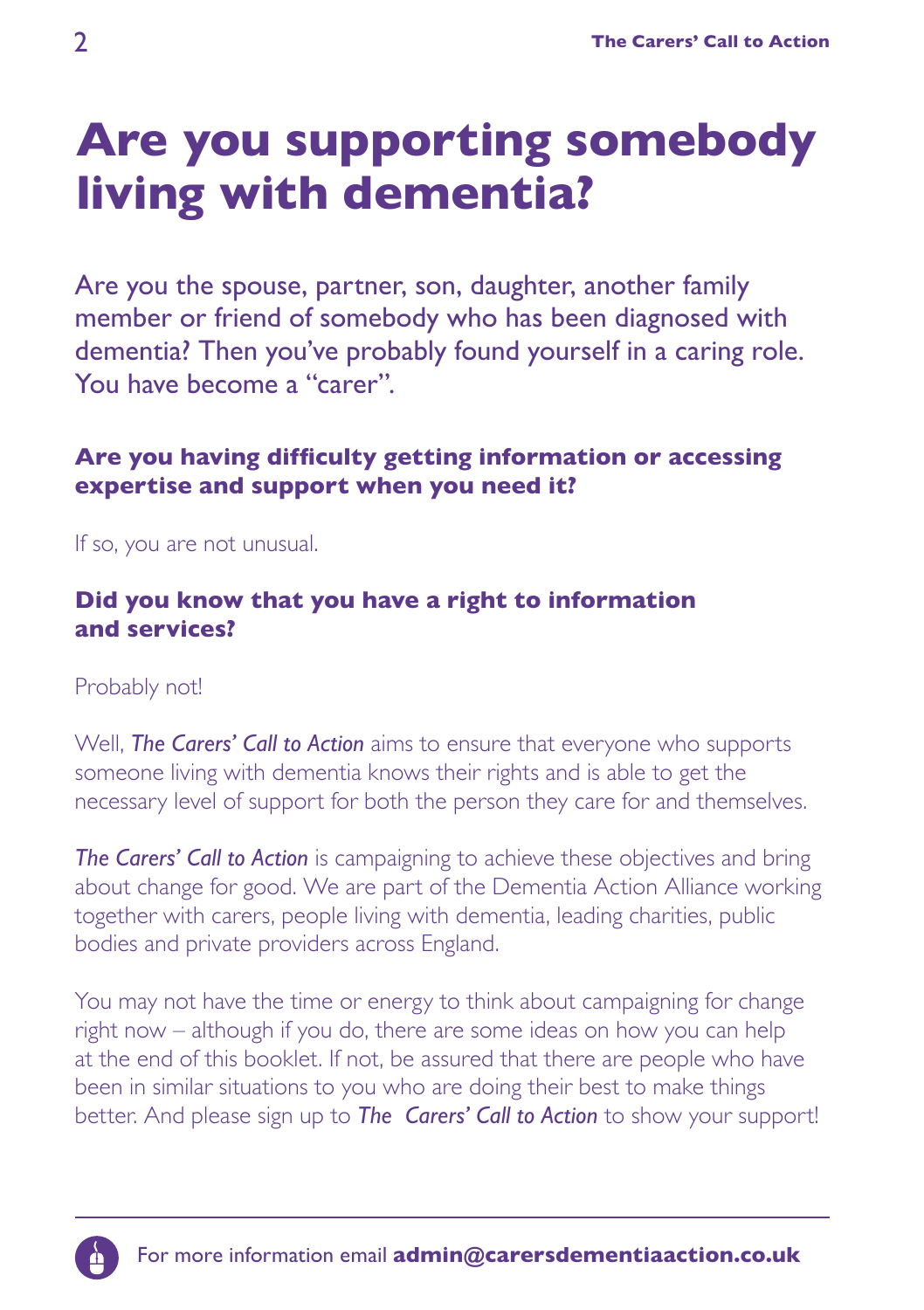*The Carers' Call to Action* has created five clear aims and a 20-point checklist of what services and support should be available for people like you.

These are being taken up by organisations and individuals who are responsible for commissioning (that's the buying and providing of) services.

We hope you will be able to use our aims and checklist to see the kinds of support you could benefit from and to back up your own requests to Health and Social Services personnel for information and help.

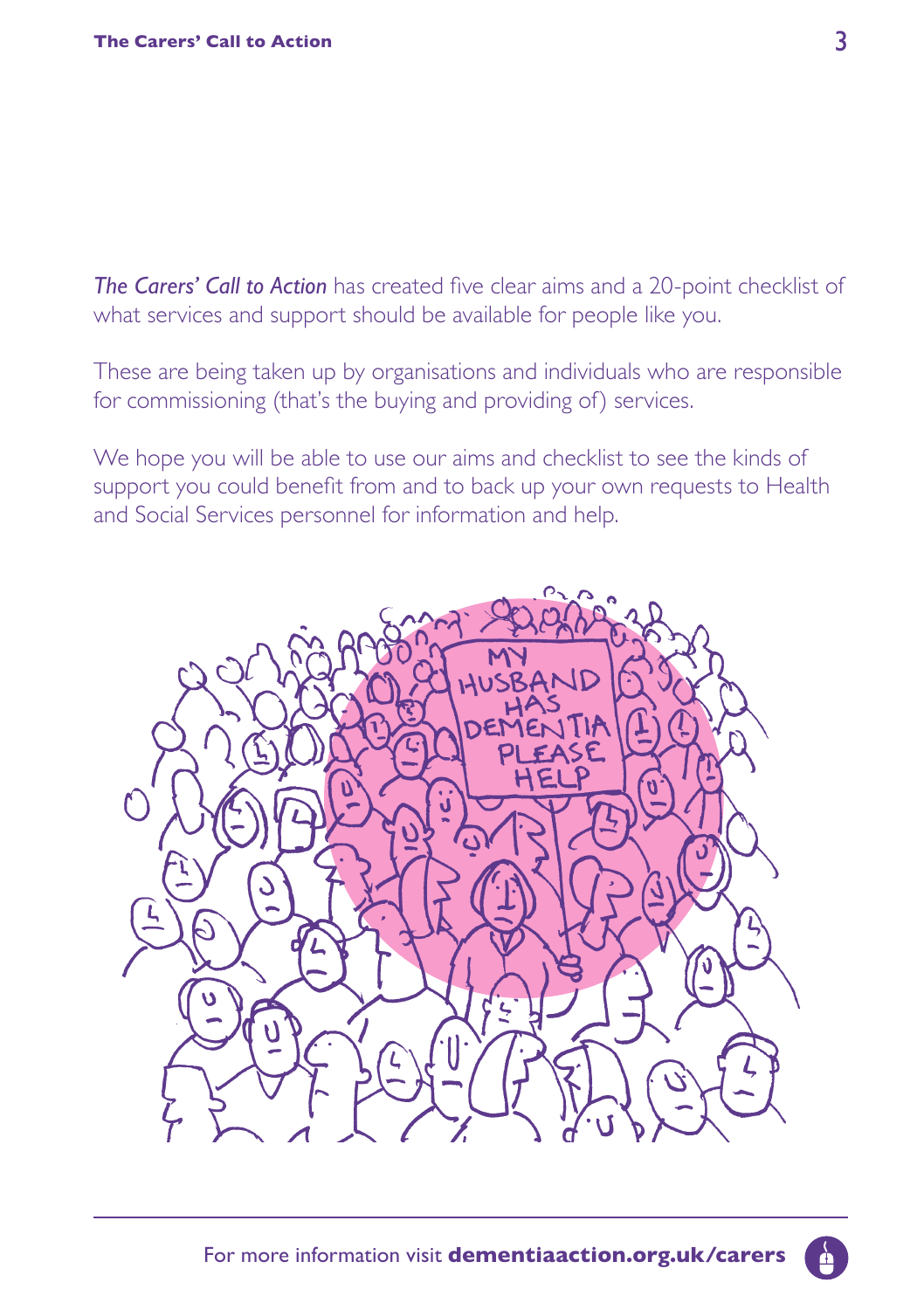# **Top level support**

Our call to action is based on research and endorsed by The Secretary of State for Health, The Minister for Care and The National Clinical Director for Dementia. They are all encouraging commissioning organisations to sign up to our aims and produce a better deal for carers.

> **The Right Honourable Jeremy Hunt MP**, Secretary of State for Health, says:

"I want to encourage you to sign up to The Carers' Call to Action. The Department of Health, Public Health England and NHS England have all signed up and together we can improve the lives of over half a million carers of people with dementia."



A diagnosis is not just given to one person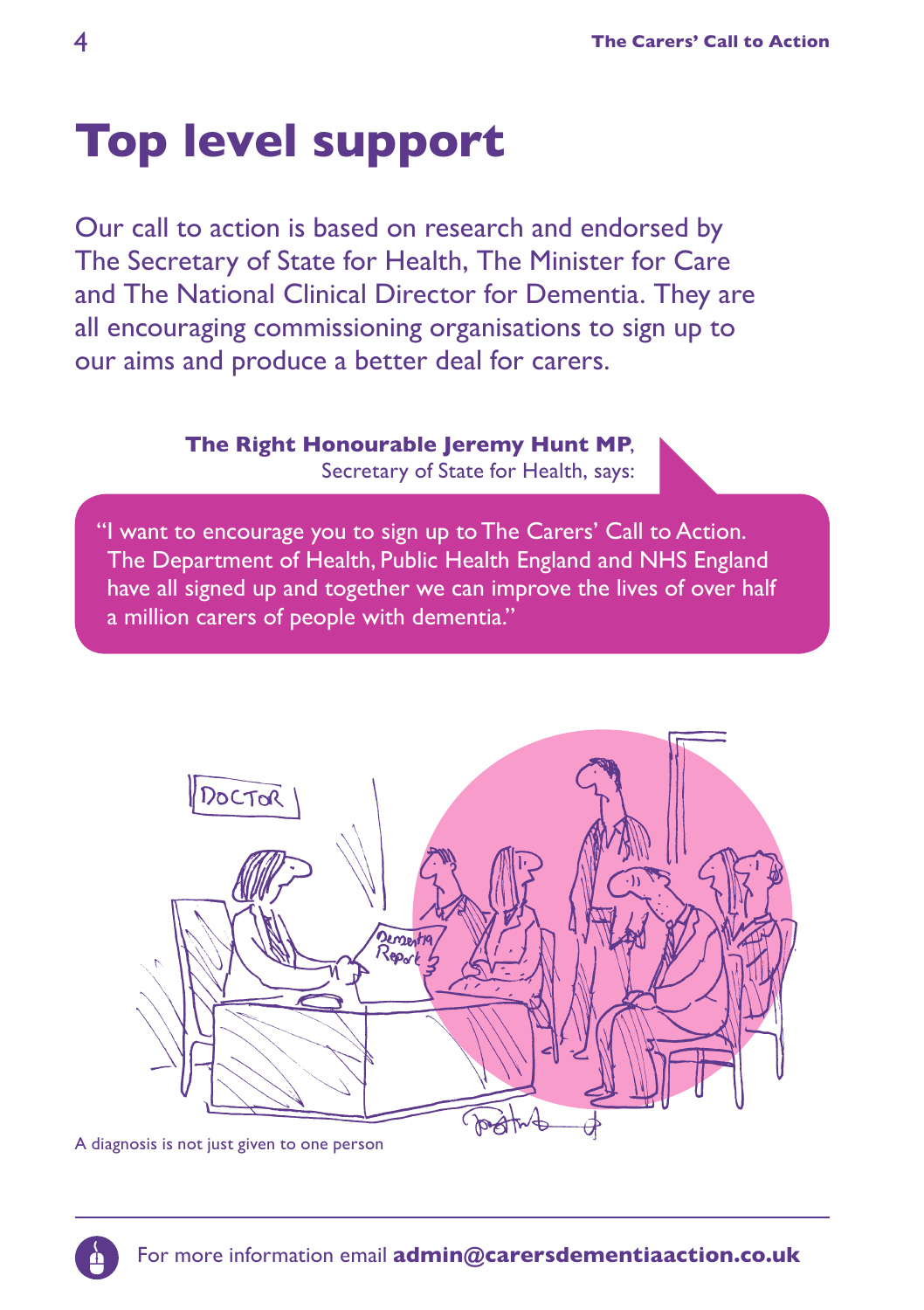#### **Norman Lamb MP**, Minister of State for Care and Support, agrees:

"With one in three people aged over 65 going on to develop dementia, it is an issue which touches all of us. There are around 550,000 people in England acting as the primary carers for people with dementia, providing vital support to family members and friends. We know that carers of people with dementia experience greater strain and distress than carers of other older people. I am pleased to support The Carers' Call to Action. By achieving the shared vision, The Carers' Call to Action will have a positive impact on people with dementia and carers and improve their quality of life. I would encourage others to sign up and show their support for The Carers' Call to Action and for carers of people with dementia."

#### **Professor Alistair Burns**,

NHS England National Clinical Director for Dementia, sums it up:

"A diagnosis of dementia is given not just to one person – it is given to a spouse, a partner, a child, the extended family and friends. It is important to remember that every time a diagnosis is made it is life changing. It is therefore vital that everyone has timely access to bespoke post-diagnosis support and information and then on an on going basis."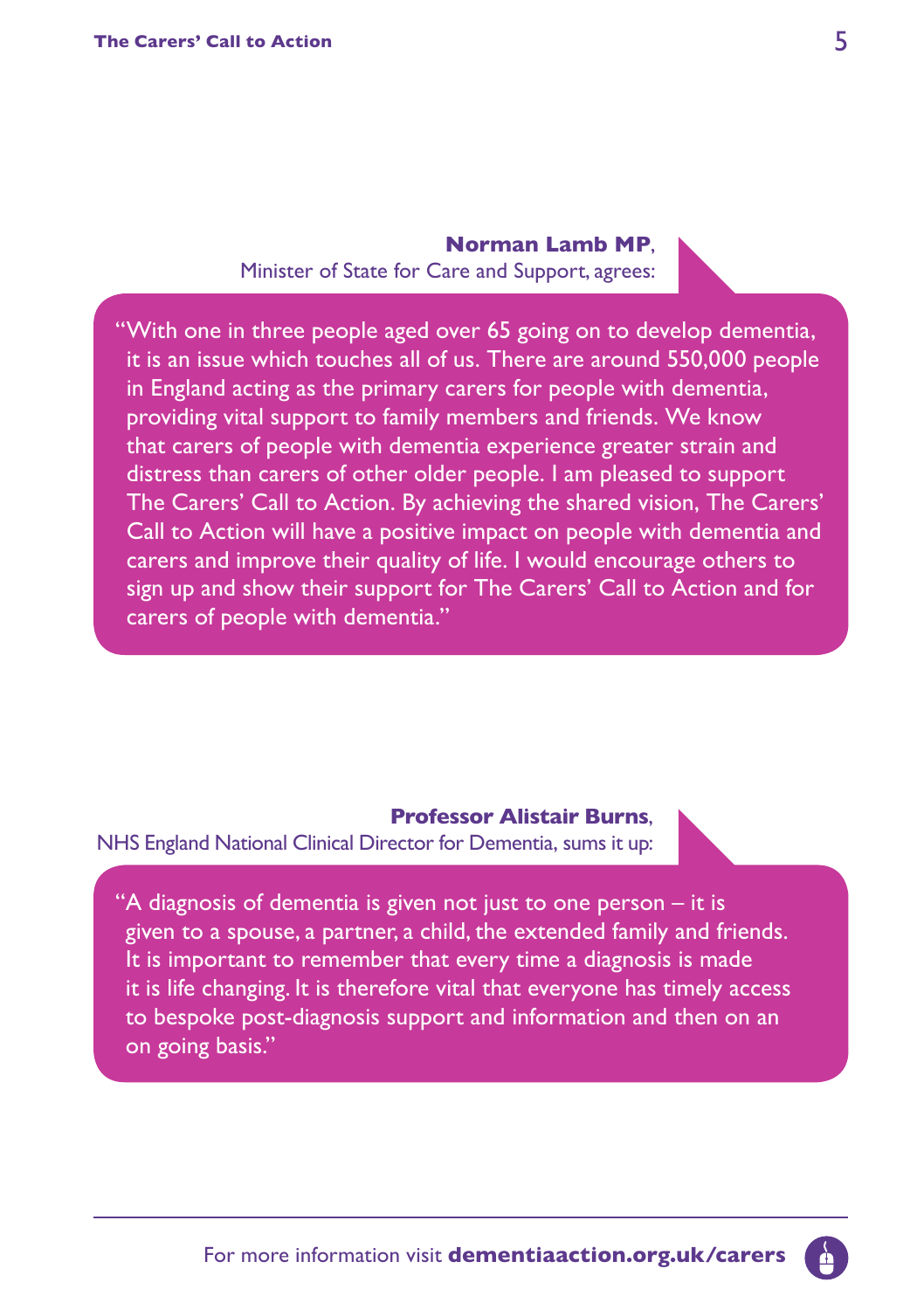## **Who decides?**

Local services and support are now decided upon and funded locally, based on your local Health & Wellbeing Board's analysis of the need for health and social care within your community.

However, this means that services across the country can vary – and vary considerably! Care for people with dementia is patchy – some areas have excellent services, some offer very little. This is also the case for carer support, especially for those who care for people living with dementia

The time is ripe.Nationally there are many positive changes taking shape, including important ones resulting from The Care Act 2014. We are already seeing more integration of health and social care plus greater community understanding of people with dementia. Now the spotlight is turning onto their carers.



For more information email **admin@carersdementiaaction.co.uk**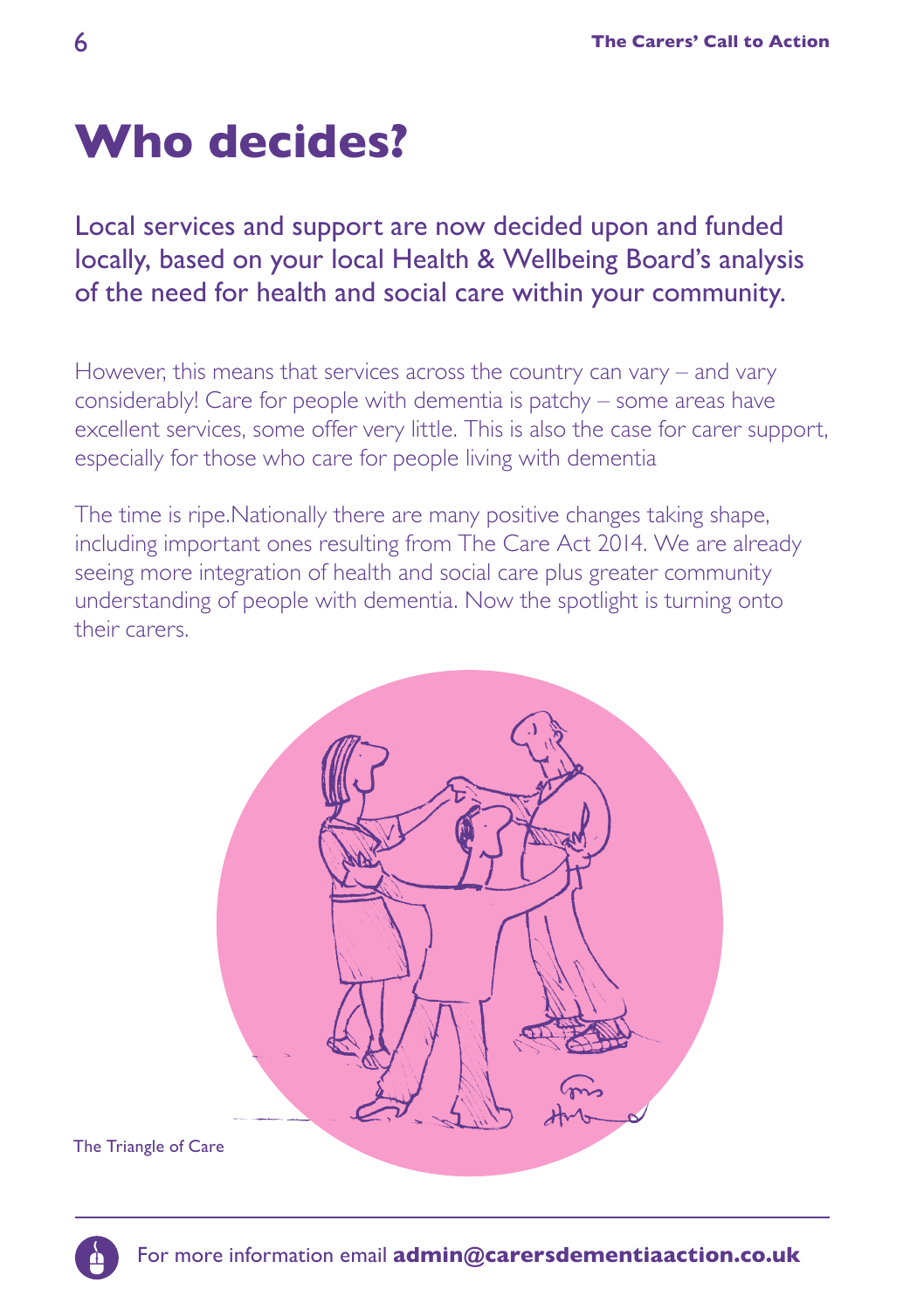# **A growing need**

In the UK there are 800,000 people living with dementia and the number is rising rapidly. There are an estimated 670,000 family carers of people with dementia.

Around 23 million people have a close friend or family member with dementia. So at least a third of us living in the UK are personally affected. Dementia costs the economy £23 billion a year.

It completely changes the lives of people living with this condition and those around them and we can no longer afford to ignore this growing need.

"I was falling apart, trying desperately to think up new ways of coping and feeling really isolated. We were not on a pathway, we were stumbling. I needed support but had no idea how to get it or what it would look like."

**June** – wife of Bob who is living with dementia

A recent survey by Alzheimer's Society revealed that, out of 400 people, 90% felt unsupported after a diagnosis of dementia. Far too often we hear something like this from family carers:

"If only I'd known then what I know now about good dementia care, it would have made my caring for Malcolm much easier."

**Former carer Barbara Pointon MBE** – wife of Malcolm, who was diagnosed with dementia at the age of 51

By working together through *The Carers' Call to Action* we can bring about real and lasting change by raising the level of practical and emotional support for carers throughout the course of their condition.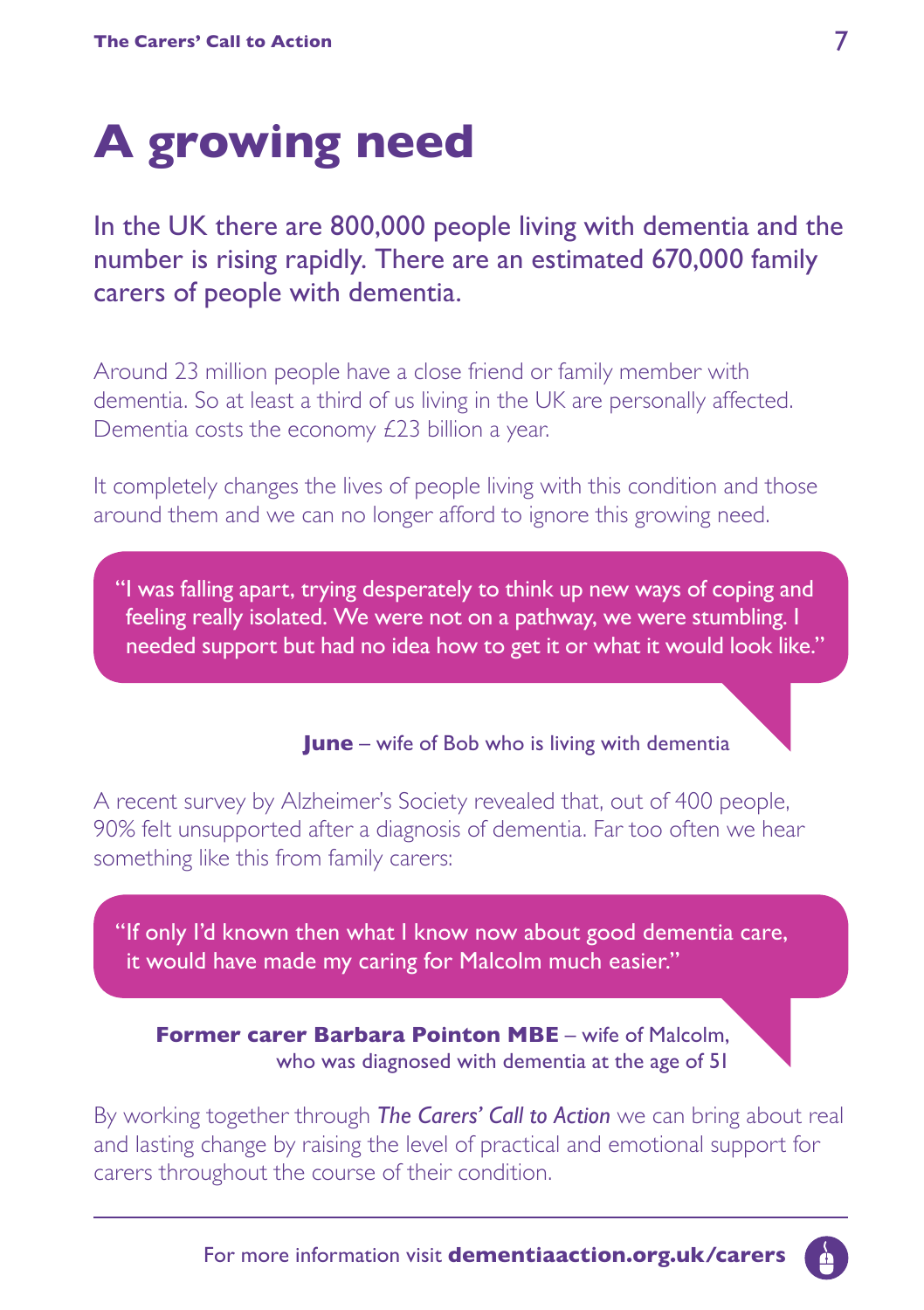# **The Carers' Call to Action – Our shared vision**

We have five clear aims to improve the well-being of family carers (Our 5 R's)



### **Recognition**

Family carers of people with dementia, given the character of this condition of the brain, should have their unique experience recognised.



### **Respect**

Family carers of people with dementia should be treated as essential partners in care – valuing their knowledge and the support they provide, which enables the person with dementia to live well.



### **Road Map**

Family carers of people with dementia should have access to a named person, with expertise in dementia care, who can give them personalised information, advice, support and co-ordination of care for the person with dementia.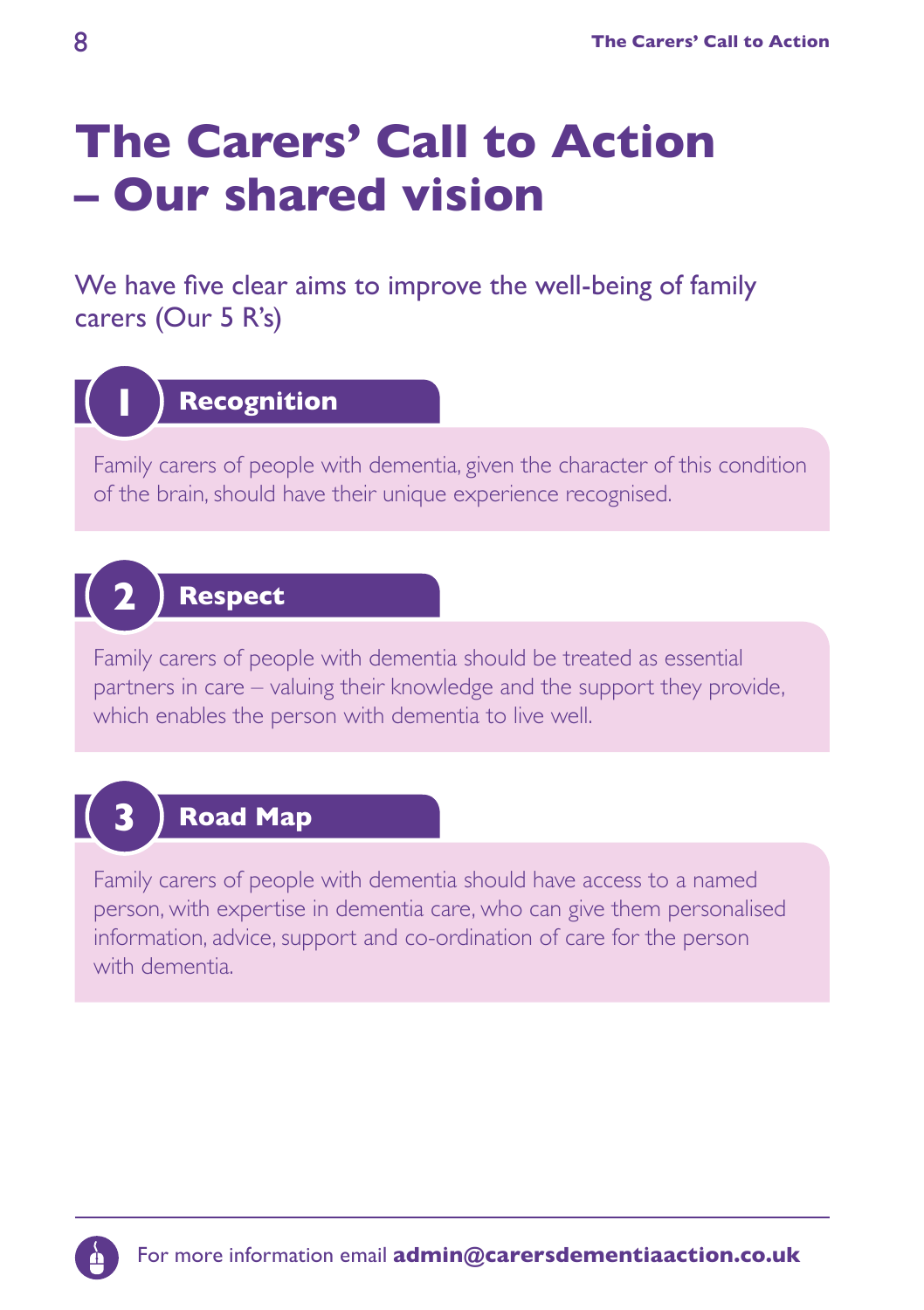**4**

**5**

### **Regular reviews**

Family carers of people with dementia should have assessments and support to identify their ongoing and changing needs in order to maintain their own health and well-being.

### **Respite**

Family carers of people with dementia should have confidence that they can access good quality care, support and respite services that are flexible, culturally appropriate, timely and provided by skilled staff, both for themselves and the person for whom they care.

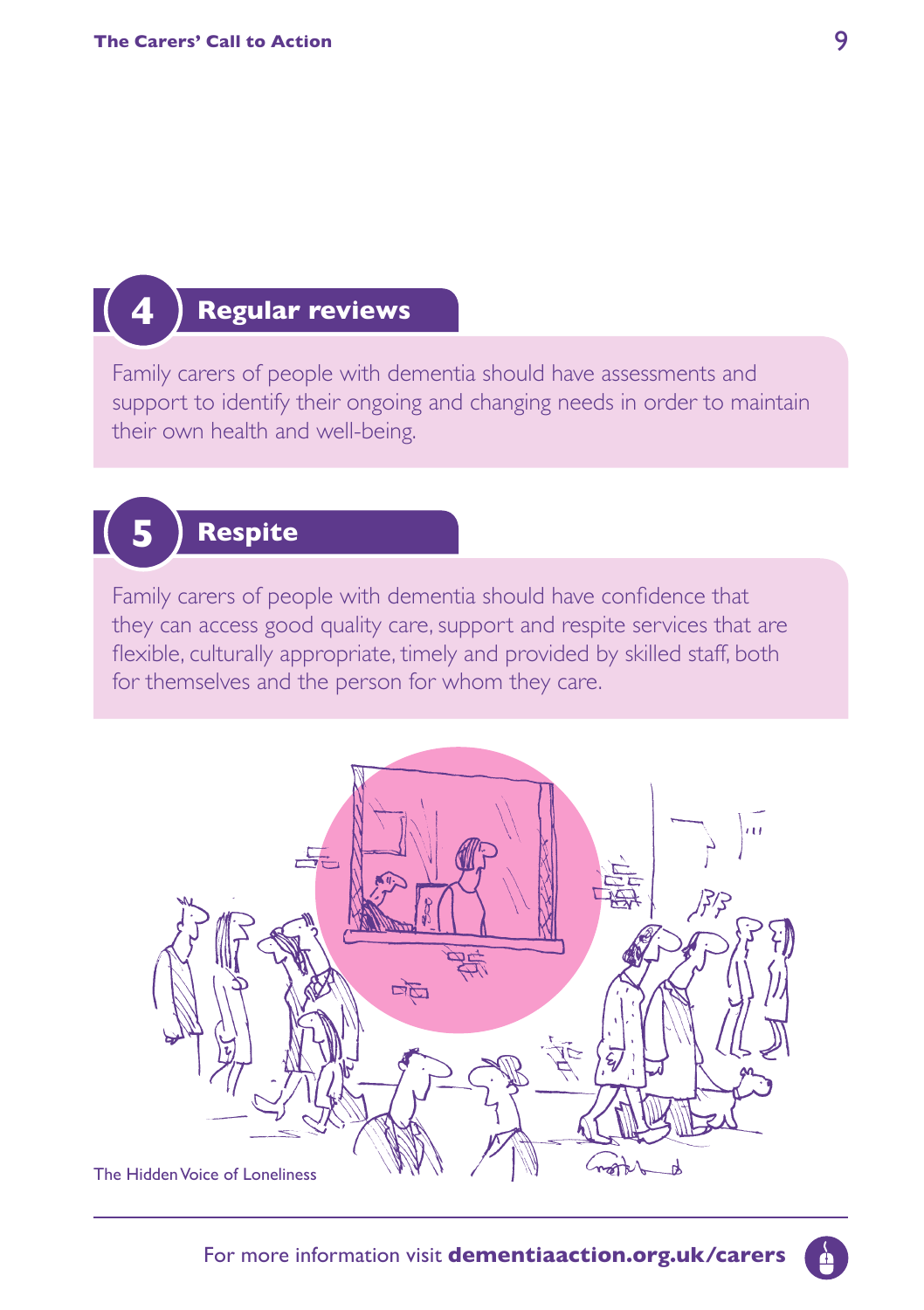# **What we want from Commissioners – Our 20 point checklist**

The list below highlights the type of services and support *The Carers' Call to Action* has recommended to be commissioned by the Health & Wellbeing Boards.

It is wholly based on current research. Look to see if these services are available in your area. If not, you (or someone else on your behalf) could lobby your Health & Wellbeing Board to consider commissioning them. You can also lobby your MP and GP!

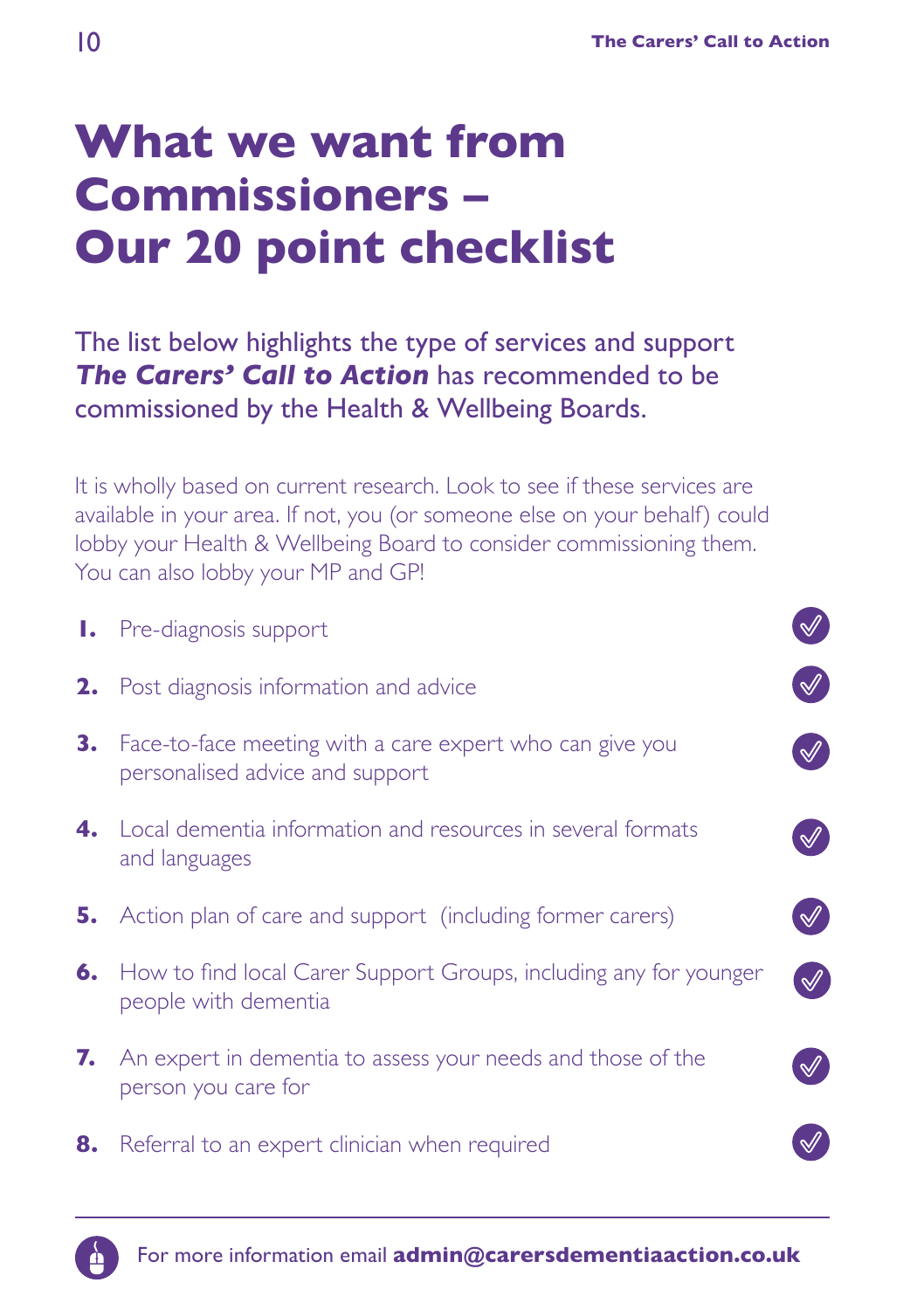**9.** Support to remain socially active in your local community to combat isolation  $\bigvee$ **10.** Access to appropriate respite **11.** Age-appropriate support for young onset dementia **12.** Culturally appropriate support for ethnic minorities **13.** Culturally appropriate support for same sex partners  $\bigotimes$ **14.** Advocacy in making decisions or dealing with legal and financial issues  $\bigotimes$ **15.** Dementia-trained services – e.g. dentist, nutritionist **16.** Local training for Health and Social Care professionals/paid staff **17.** Jargon buster – what services mean **18.** Local dementia awareness promotion **19.** How employers can enable carers to continue working **20.** Support for carers wanting to have a voice in improving local services.



A full copy of the 20-point checklist can be found at **dementiaaction.org.uk/carers**

#### **Definitions**

Commissioners – an official person responsible for the obtaining or buying of goods and services (procurement) Health & Wellbeing Boards – have a duty to assess the health and social care needs of the local community. Their focus must be on joint working (integration) between health and social care involving local people in decision making.

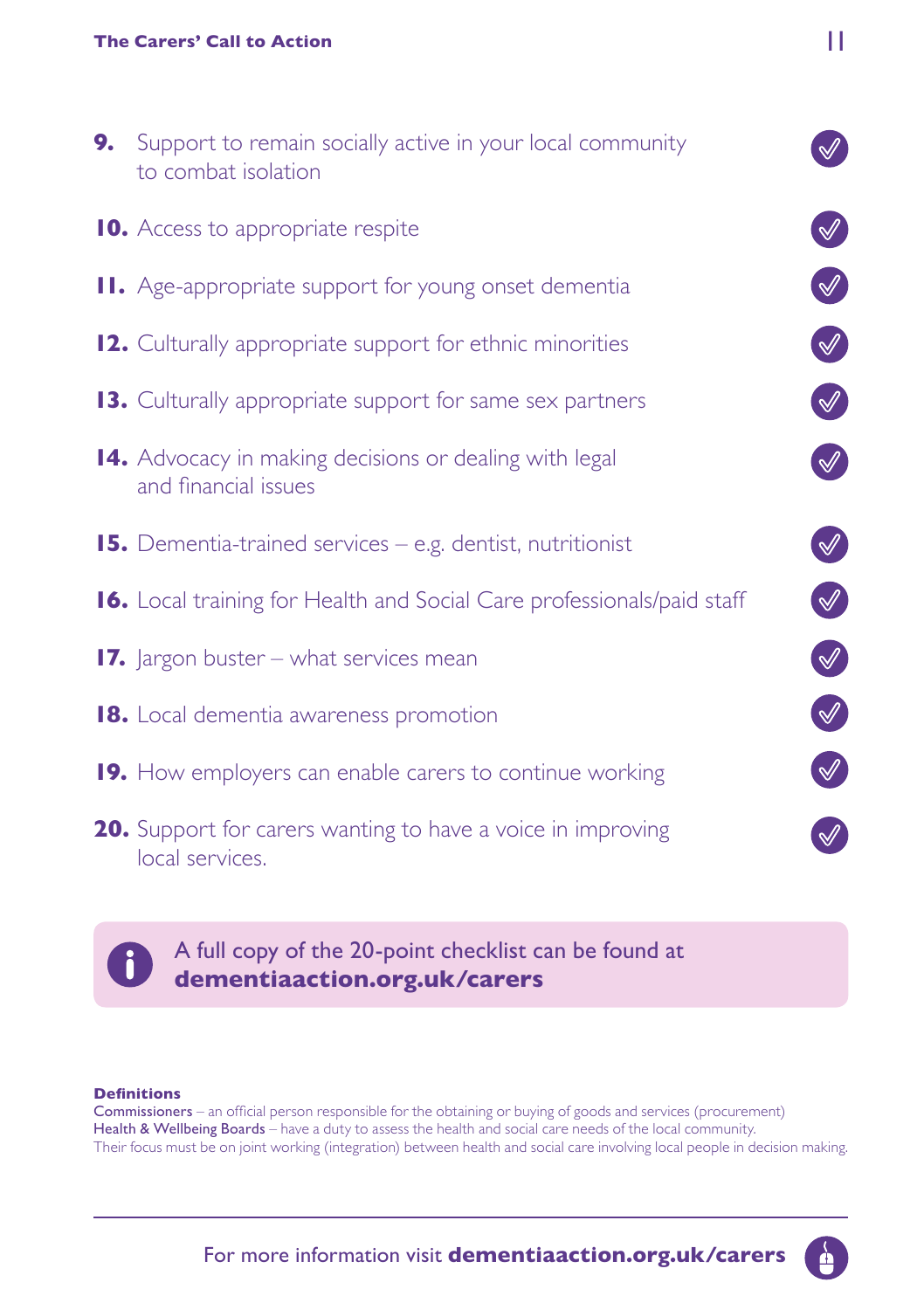# **What can you do? – Consider your own situation**

Take some time to stand back and think about your current situation. There are some questions you can ask yourself. It may then help you to seek advice locally. Or you can call any of the helplines listed in the resources section of this booklet to discuss your situation.

Make some (honest) notes below about your own situation and your feelings about supporting someone living with dementia:

| <b>Where are you now?</b> |  |  |
|---------------------------|--|--|
| What's working?           |  |  |
|                           |  |  |
| What's not working?       |  |  |
|                           |  |  |
| Where are you confident?  |  |  |
|                           |  |  |

Where would you like more information, help and reassurance?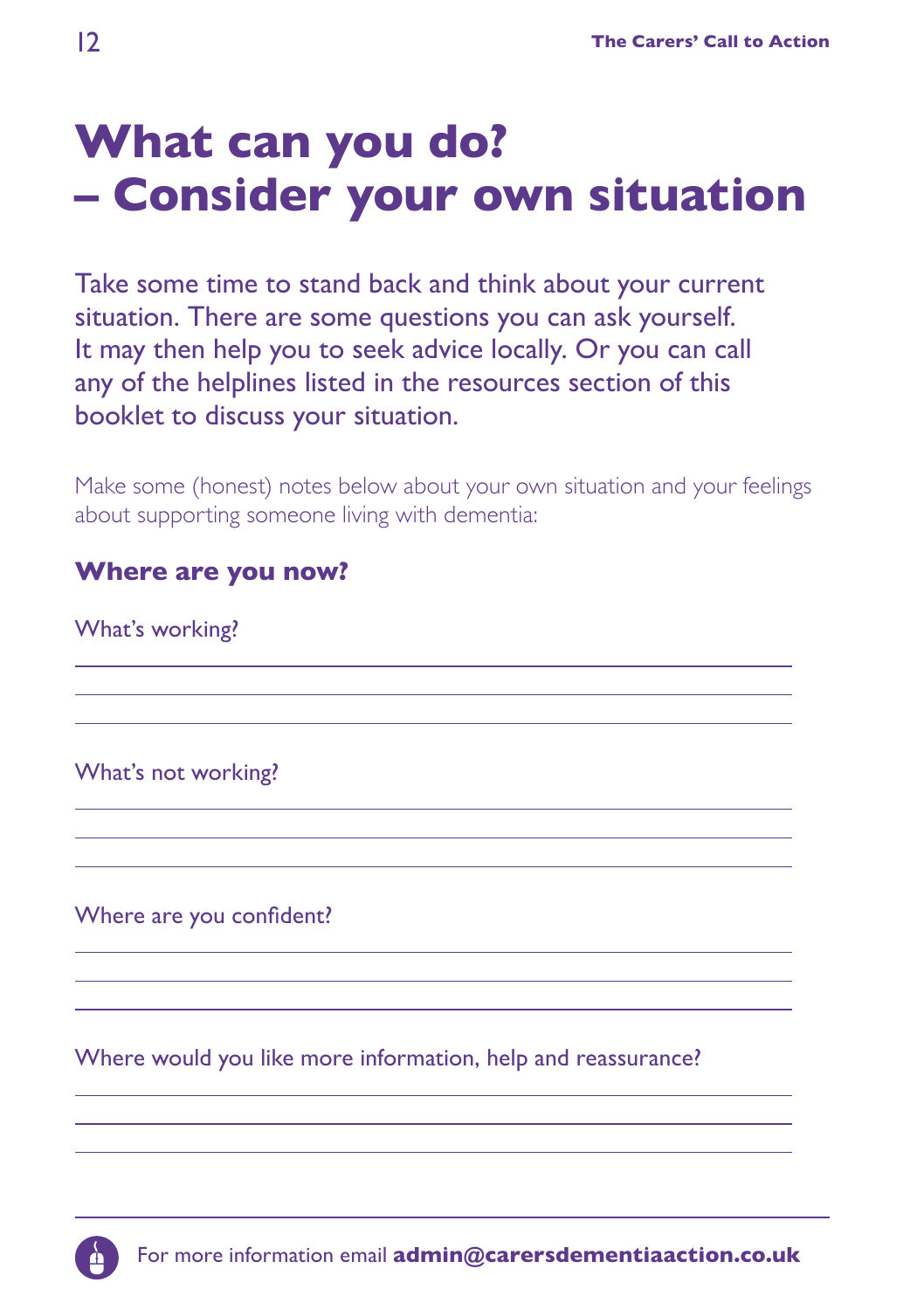#### **How do you feel?**

What are your feelings as a carer?

What about the feelings of the person you care for?

And the feelings of friends and family?

#### **Where do you want to be?**

How would you like your caring situation to be?

What should remain as it is?

What would you like to change or improve?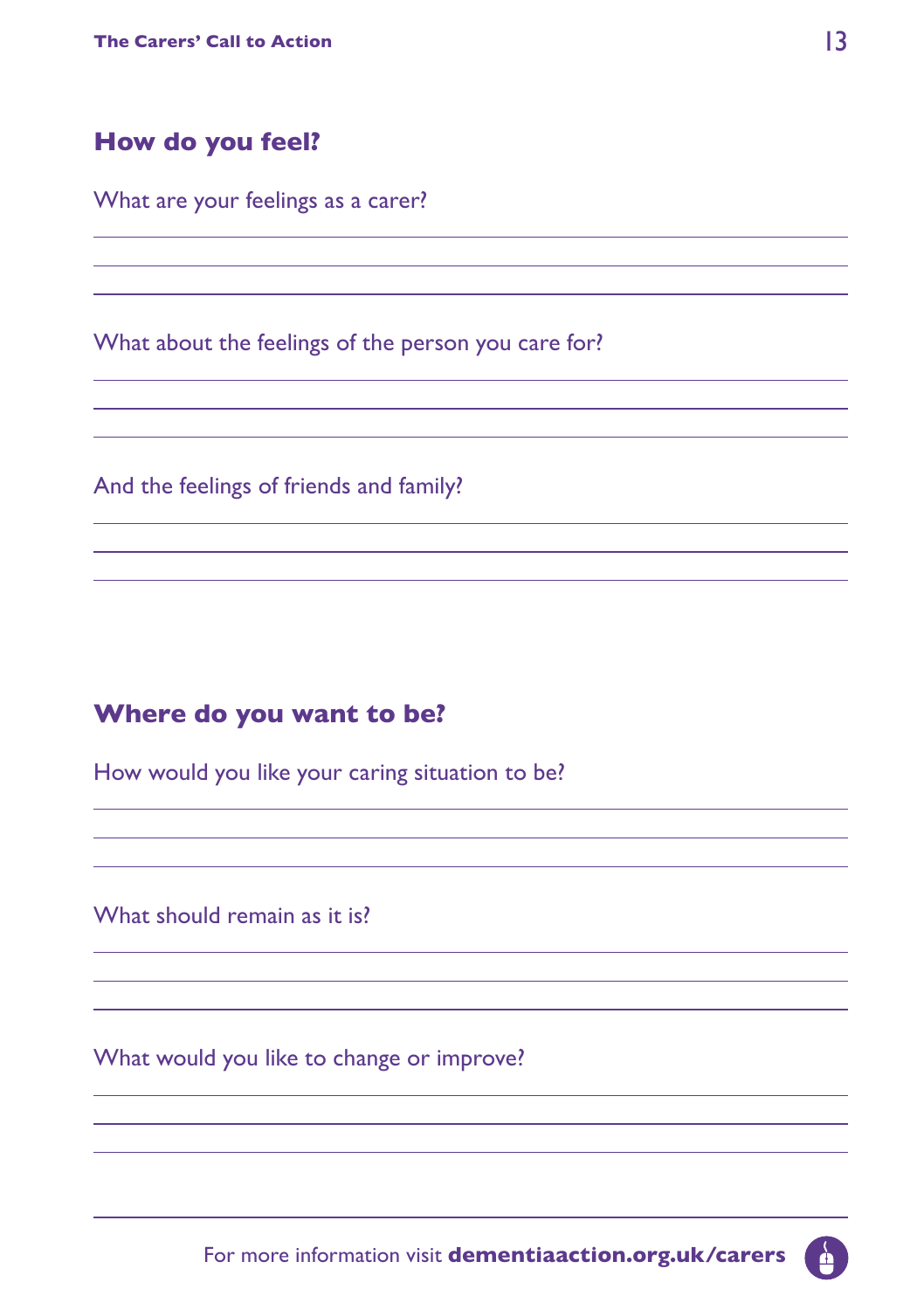#### **How are you going to get there?**

Do you need more support?

What would be a beneficial change for you?

What would be beneficial changes for the person you care for?

What do you need to do?

What are your obstacles/challenges to getting there?

Who do you think can help you with this?

<u> 1989 - Johann Barn, mars ann an t-Amhain ann an t-Amhain an t-Amhain an t-Amhain an t-Amhain an t-Amhain an t-</u>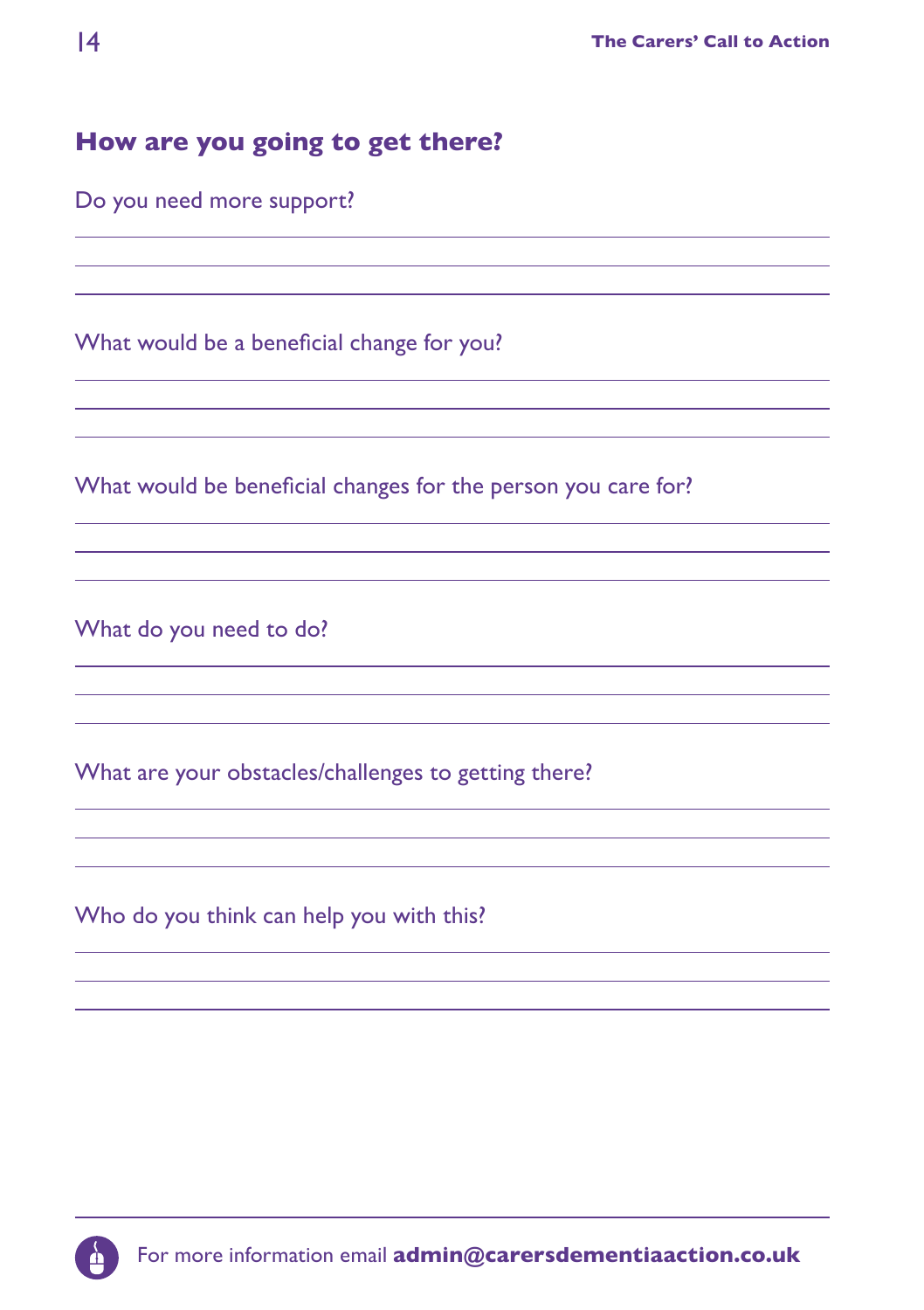## **Recognise and accept that you have needs too**

If you are caring you may tend to put your own needs last. However, appropriate, timely support and information to enable you to avoid collapse and breakdown is essential.

'A Road Less Rocky' (Carers Trust 2013) highlights good examples of where ongoing, effective support is provided but highlights where it is unavailable.

"Someone to help me steer through all those sickening peaks and troughs in the early days would have been invaluable."

"I built up a brick wall and tried to do it all myself, hiding behind a mask that everything was ok but it wasn't. My Admiral Nurse skilfully and gently chipped bits away."

I learnt to trust her and because of her actions I realised that if I wanted to be an effective carer, which I want to be, I've got to acknowledge that I have needs and I've got to do something about it and learn to ask for help."

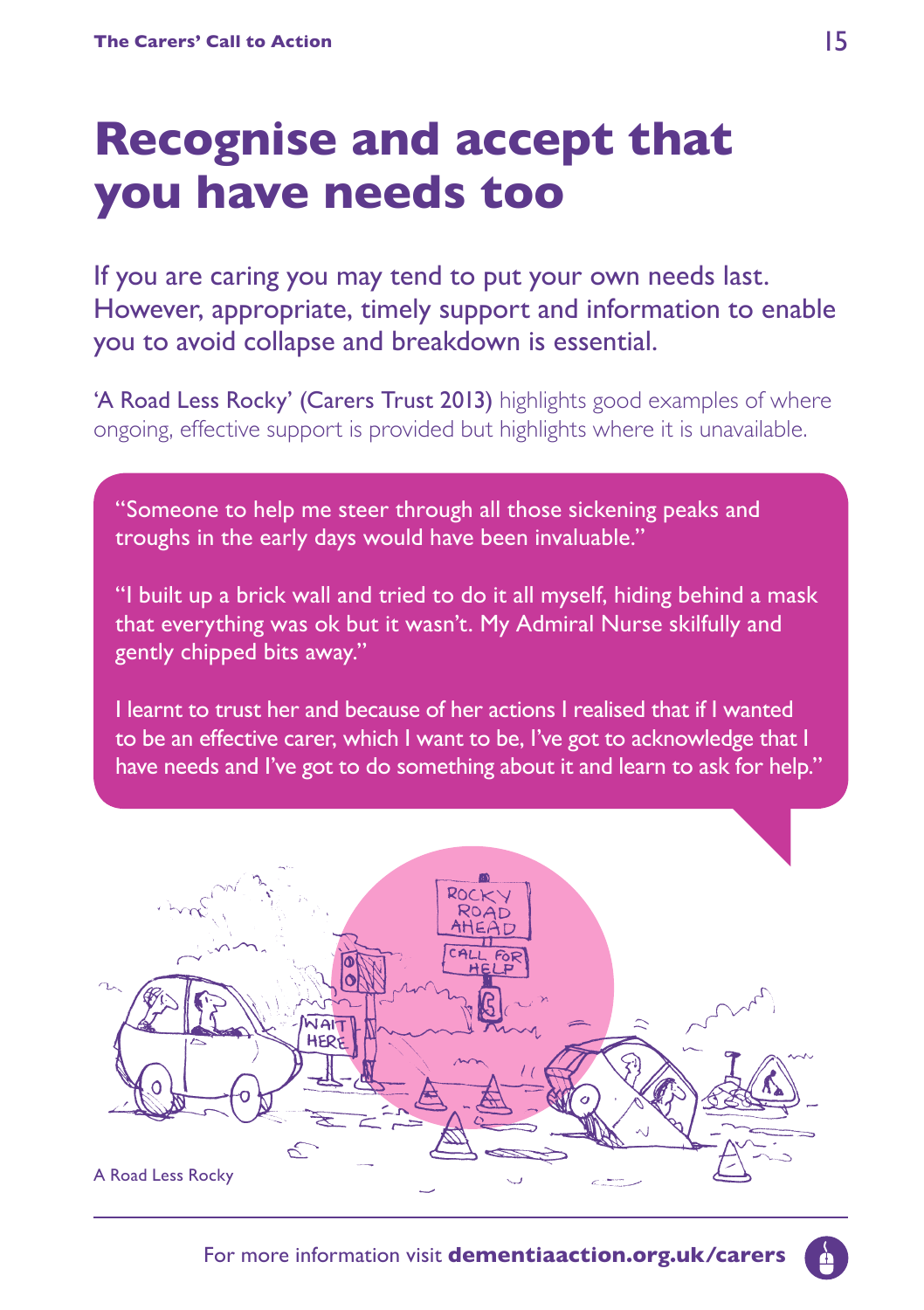# **Get hold of Information**

A Road Less Rocky – Supporting Carers of People with Dementia – Carers Trust, London

The Triangle of Care – Carers Included: A Guide to Best Practice for Dementia Care – Carers Trust, London

Supporting employees who are caring for someone with dementia – Carers UK 2014

A Good Life with Dementia – Red & Yellow Care 2014

*This is Me –* a tool to support people with dementia receiving professional care – Alzheimer's Society

The Dementia Guide – Alzheimer's Society

Your Human Rights – A Pocket Guide for Carers British Institute of Human Rights 2012, London

Dementia – Support for Family and Friends by Dave Pulsford and Rachel Thompson (Jessica Kingley)

And Still the Music Plays: Stories of People with Dementia by Graham Stokes (Hawker Publications)

Building on the National Dementia Strategy: Change, progress and priorities – All-Party Parliamentary Group on Dementia

Care Act 2014 – UK Parliament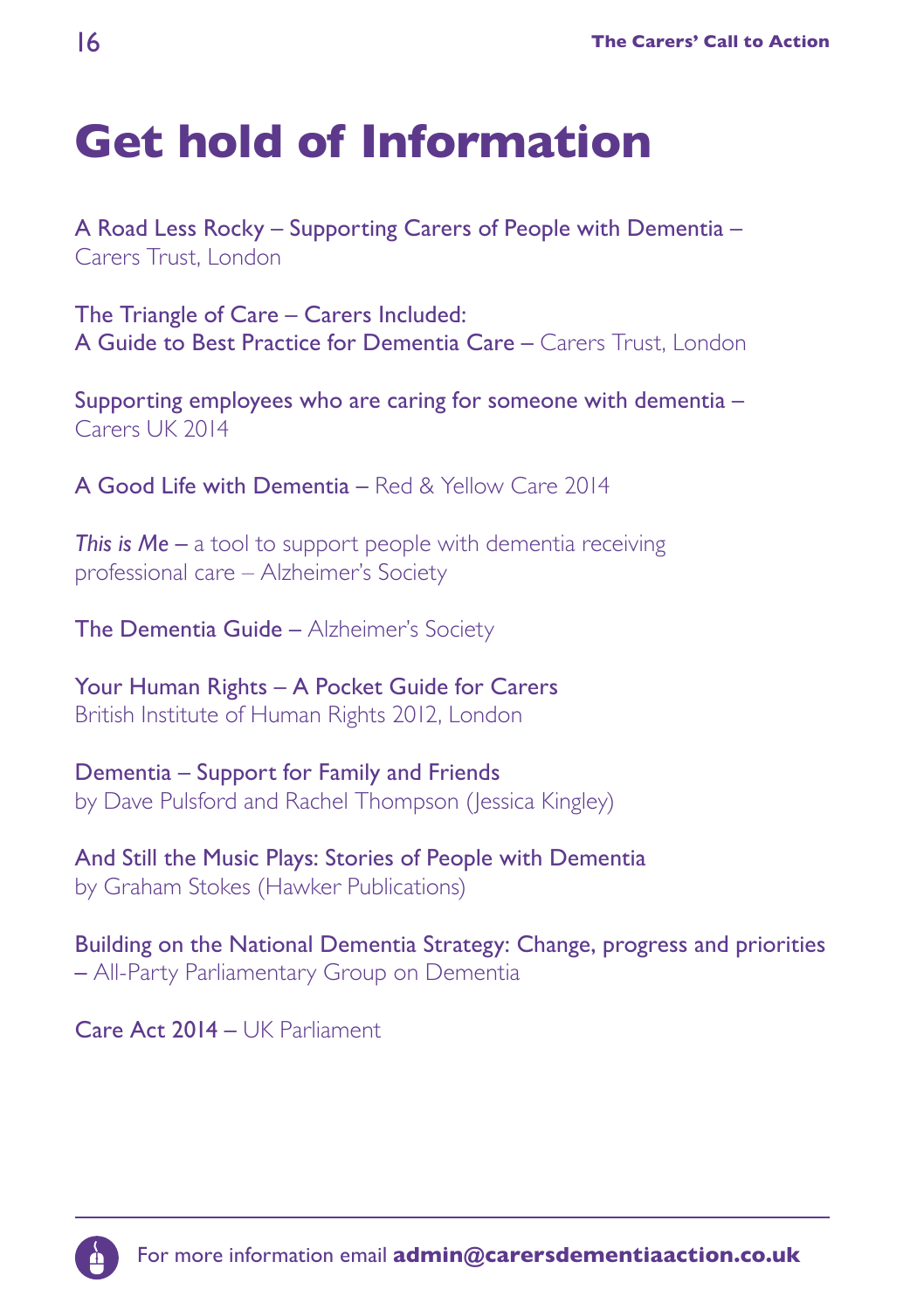### **Further information**

To find out further information visit **dementiaaction.org.uk/carers**

Talk to your GP about where to find Carers' Support specifically for dementia in your locality.

Call any of these Dementia Helplines to talk to somebody and/or to get further information if you are unable to get the information you need from the internet.

Admiral Nurse Direct (Dementia UK) **0845 257 9406** Alzheimer's Society **0300 222 1122** Dementia Web **0845 120 4048**

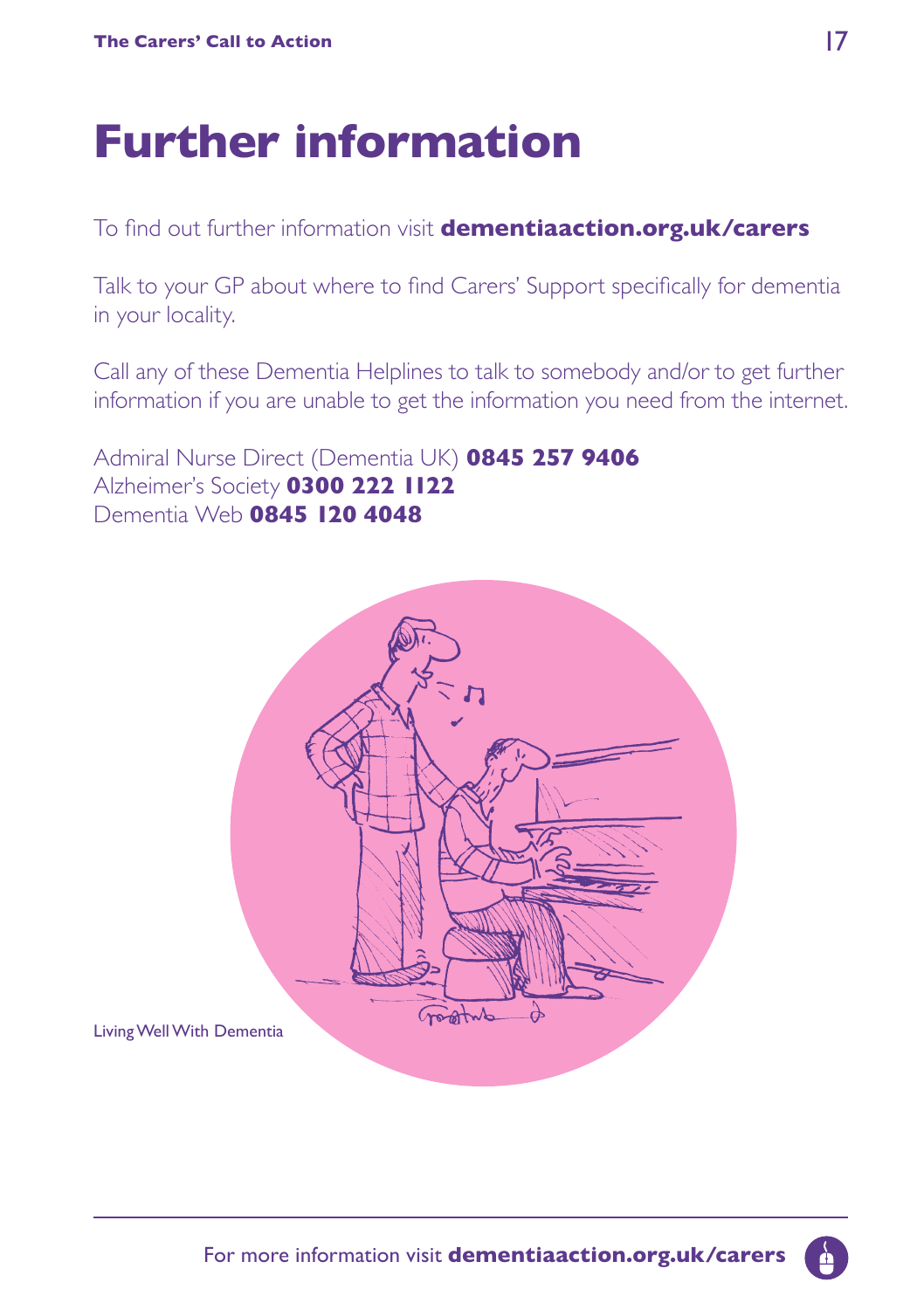### **Like to do more?**

If you have experience of caring for someone with dementia and you would be happy to talk about it at meetings, events or conferences we can support you to do this! Get in touch with *The Carers' Call to Action* team at **admin@carersdementiaaction.co.uk** or call the Dementia Action Alliance on **020 7423 5185**.

You could actively promote *The Carers' Call to Action* via our professional and social media networks including posting regular tweets on twitter – our hashtag is **#DAACC2A** and our user name is **@DAAcarers**.

You could write or talk to your GP, Clinical Commissioning Group, Health & Wellbeing Board, MP, Local Authority, District Council, etc. highlighting *The Carers' Call to Action* and the five aims of our shared vision. Template letters are available at: **dementiaaction.org.uk/carers**.

Let *The Carers' Call to Action* team know about examples of carers' support that work well in your area, including how much support you received that helped.

Work within your local community to increase awareness of the needs and rights of carers of people who have dementia. This may include fundraising for carers' support groups and talking to local groups.

Share your story to highlight the need for *The Carers' Call to Action*.

Commit time to speak to people, organisations and commissioners about *The Carers' Call to Action* – we can support you to do this (slides are available to download from the website).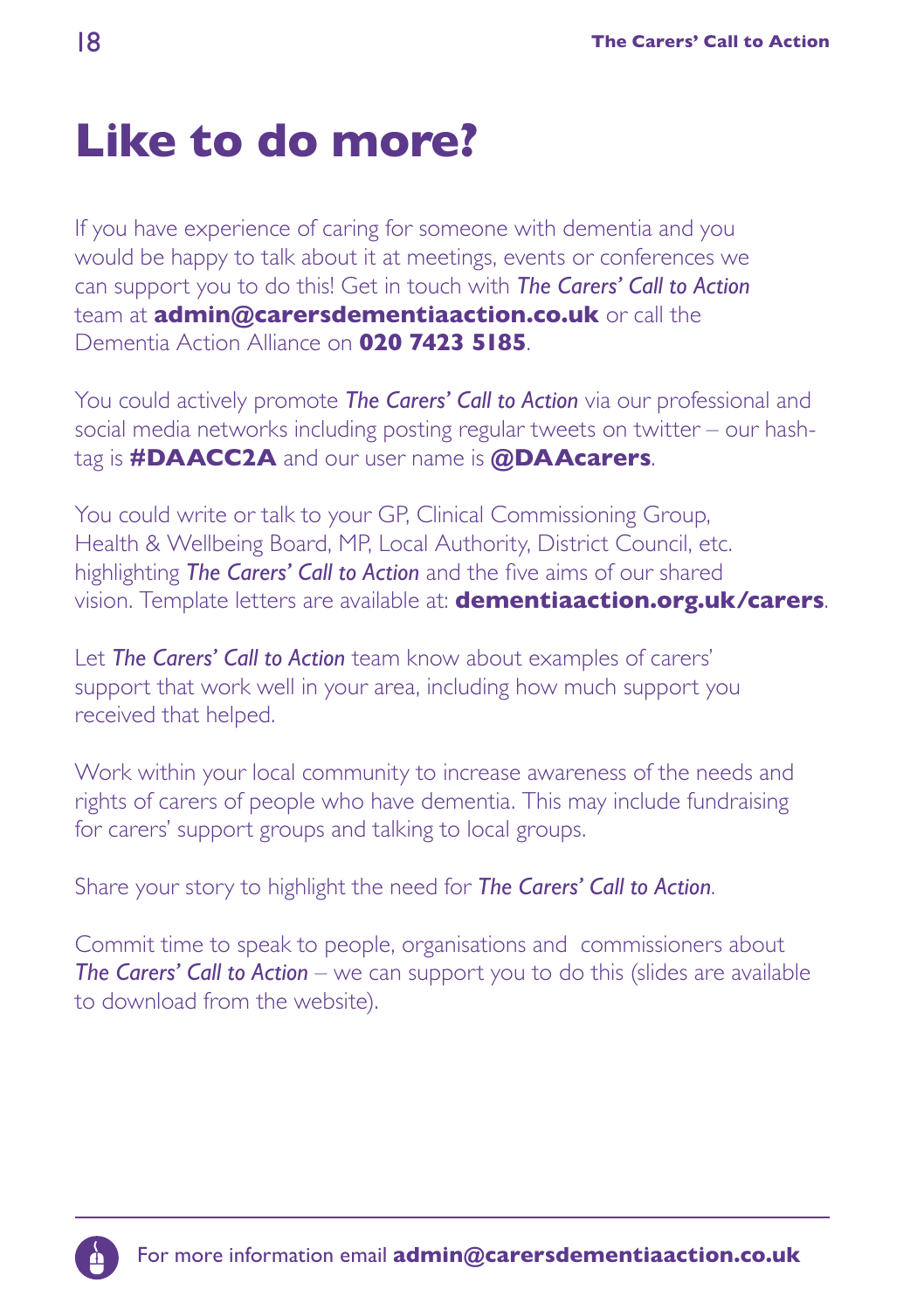This booklet is not intended to be a self-help guide to caring. See our website or call one of the helplines to find information suitable for you. Instead, this is a Call to Action. It's a call for you to make your voice heard – for your benefit, for the benefit of the person you care for and for all the other carers of people with dementia who are going through similar experiences to you. You may not feel up to it at the moment. But you could enlist a friend to help. And maybe in the future you will be able to take part.

#### **The Core Steering Group of The Carers' Call for Action**



#### **Acknowledgements**

All cartoons kindly donated by Cartoonist, Tony Husband. Author of 'Take Care, Son: The Story of My Dad and his Dementia'. Funding for The Call to Action has been kindly received from Nutricia, The Department of Health and Alzheimer's Society.

Design by Hornett Design

Thank you to Karen Mitchell from Giraffe for her support and contribution to the booklet

Special Thanks carers and former carers who have contributed to this booklet: Chris Carling. Ming Ho, Louise Langham, Jean Tottie, Barbara Pointon and Peter Watson.

#### **Disclaimer**

Every effort has been made to ensure the content of this booklet is accurate at the time of issue. However, neither the authors nor Dementia Action Alliance or *The Carers' Call to Action* accept liability for any third party information or service provision.The inclusion of organisations, services and links to other websites is for information purposes only and does not constitute endorsement of any kind by Dementia Action Alliance or *The Carers' Call to Action* or the organisations supporting the publication. Dementia Action Alliance or *The Carers' Call to Action* are not responsible for the content of external internet sites. Primarily the booklet is a guide only, it is not intended as a substitute for independent/ expert advice; always consult a qualified professional about your own care or the person you care for. If you have a problem with any of the information or contact details please contact: **admin@carersdementiaaction.co.uk**